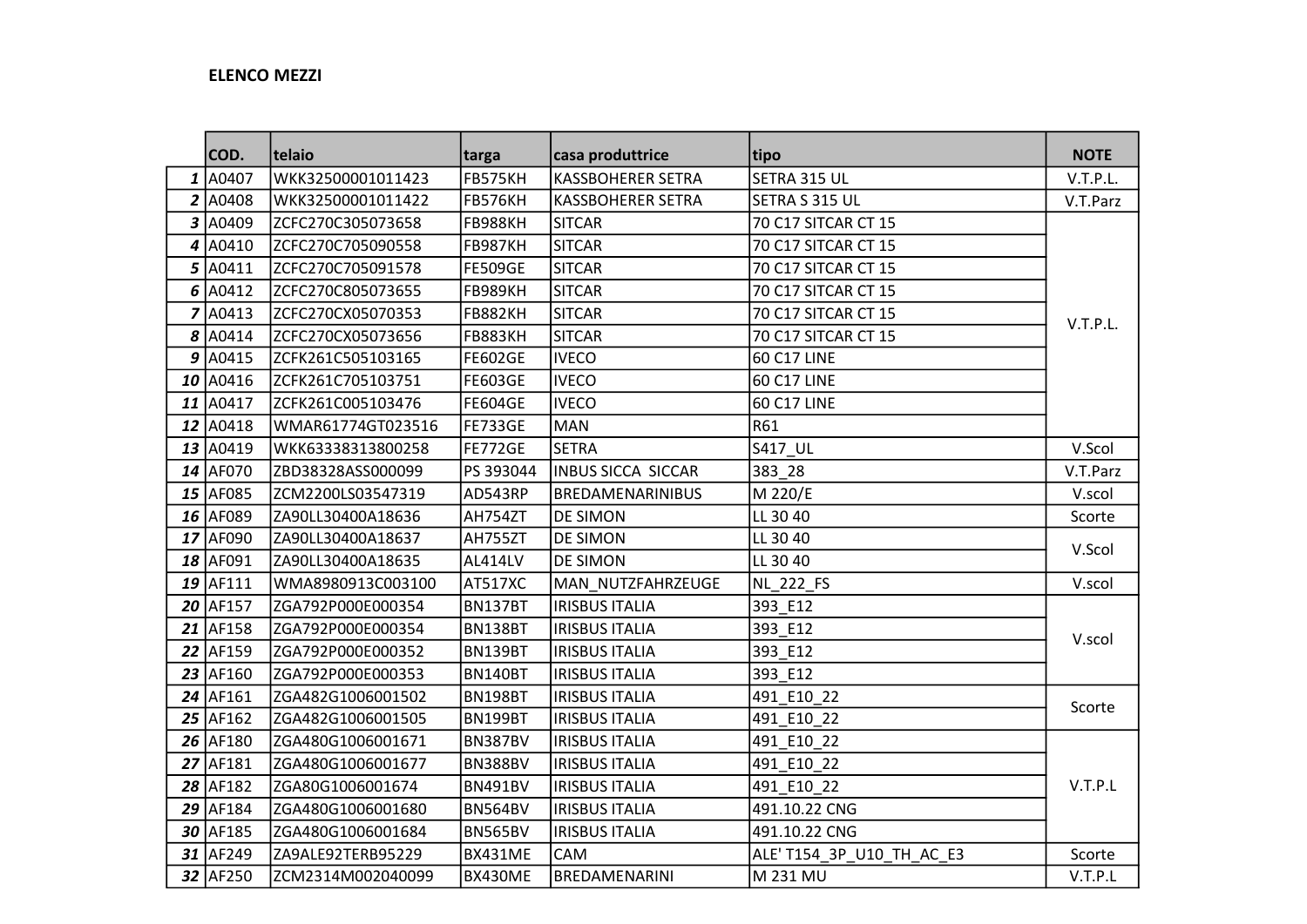|    | COD.       | telaio             | targa          | casa produttrice            | tipo                           | <b>NOTE</b> |
|----|------------|--------------------|----------------|-----------------------------|--------------------------------|-------------|
| 33 | AF256      | ZCM2312CG90024906  | <b>CG865ZP</b> | BREDAMENARINI               | M 231 MU CNG                   |             |
|    | 34 AF257   | ZCM2312CG90024907  | <b>CG866ZP</b> | BREDAMENARINI               | M 231 MU CNG                   | V.T.Parz    |
|    | 35 AF276   | ZCF05070005423294  | <b>CS043EC</b> | <b>IVECO</b>                | 50 C/11 CNG                    | V.T.Parz    |
|    | 36 AF278   | WAG3442623PU34396  | <b>CS269EC</b> | <b>NEOPLAN</b>              | <b>BIPIANO N4426/3</b>         | V.Scol      |
|    | 37 AF301   | ZGA48FN0006005843  | DB118PY        | <b>IRISBUS ITALIA</b>       | 491_E18_31_154_CNG             | Scorte      |
|    | 38 AF303   | ZGA48FN0006005841  | DB116PY        | <b>IRISBUS ITALIA</b>       | 491_E18_31_154_CNG             | V.Scol      |
|    | 39 AF314   | wkk32700001010284  | AT961XA        | <b>KASSBOHERER SETRA</b>    | S315 H                         | Scorte      |
|    | 40 AF326   | ZGA4A9M000H000054  | <b>DG266RF</b> | <b>IRISBUS ITALIA</b>       | 203_E9_27_CNG                  | V.T.P.L     |
|    | 41 AF351   | WEB62828713118205  | DV339ZP        | <b>EVOBUS MERCEDES BENZ</b> | 0530/3PCL2 E4 CITARO           | V.T.P.L     |
|    | 42 AF378   | ZCFA1AG0402571272  | <b>EC700SB</b> | <b>IVECO</b>                | 100_INDCAR_CC100_MAGO_2_CABRIO | V.T.Parz    |
|    | 43 AF389   | ZCFC70C1105908581  | <b>EL743YF</b> | <b>SITCAR</b>               | CT 15 UR 41 TH FS              |             |
|    | 44 AF390   | ZCFC70C1105908582  | <b>EL742YF</b> | <b>SITCAR</b>               | CT 15 UR 41 TH FS              | V.T.P.L     |
|    | 45 AF391   | ZCFC70C1105908853  | <b>EL725YF</b> | <b>SITCAR</b>               | CT 15 UR 41 TH FS              |             |
|    | 46 AP118   | ZBD38328ASS000040  | PS 305321      | <b>INBUS</b>                | <b>AS 280 FT</b>               |             |
|    | 47 AP119   | ZBD38328ASS000039  | PS 305728      | <b>INBUS</b>                | <b>AS 280 FT</b>               | V.Scol      |
|    | 48 AP138   | ZBD38328ASS000095  | PS 371630      | <b>INBUS</b>                | AS 280 FT                      |             |
|    | 49 AP164   | WMA8980302C002174  | AH033ZN        | MAN NUTZFAHRZEUGE           | <b>NL_222_FS</b>               |             |
|    | $50$ AP165 | WMA8980296C002107  | <b>BD069NS</b> | MAN_NUTZFAHRZEUGE           | <b>NL 222 FS</b>               |             |
|    | $51$ AP168 | WMA8980355C002314  | AL045LR        | MAN_NUTZFAHRZEUGE           | NL_222_FS                      | Scorte      |
|    | $52$ AP169 | WMA8980356COO2315  | AL046LR        | MAN_NUTZFAHRZEUGE           | <b>NL_222_FS</b>               |             |
|    | 53 AP170   | WMA89800357C002316 | AL047LR        | MAN_NUTZFAHRZEUGE           | NL_222_FS                      |             |
|    | 54 AP171   | WMA4692090G107905  | AL097LV        | <b>DE SIMON</b>             | SM 3501 STARLINE               | Scorte      |
|    | 55 AP172   | WMA4692093G107951  | AL099LV        | <b>DE SIMON</b>             | SM 3501 STARLINE               |             |
|    | 56 AP173   | WMA4692092G107928  | AL096LV        | <b>DE SIMON</b>             | SM 3501 STARLINE               | V.T.P.L     |
|    | $57$ AP174 | WMA46922091G107919 | AL098LV        | DE SIMON                    | SM 3501 STARLINE               |             |
|    | 58 AP175   | WMA4692094G108083  | AL095LV        | <b>DE SIMON</b>             | SM 3501 STARLINE               |             |
|    | 59 AP176   | WMA8980507C002512  | <b>AL534LX</b> | MAN_NUTZFAHRZEUGE           | <b>NL_222_FS</b>               |             |
|    | 60 AP177   | WMA8980528C002559  | <b>AL662LX</b> | MAN_NUTZFAHRZEUGE           | <b>NL_222_FS</b>               | V.Scol      |
|    | 61 AP178   | WMA8980527C002558  | <b>AL663LX</b> | MAN NUTZFAHRZEUGE           | NL_222_FS                      |             |
|    | 62 AP183   | ZCM2301M003268176  | AL340LZ        | <b>BREDAMENARINI</b>        | M 230/1 MS                     | Scorte      |
|    | $63$ AP204 | ZGA792P000E000385  | <b>BN354BT</b> | <b>IRISBUS ITALIA</b>       | 393_E12_35_L81                 | V.Scol      |
|    | 64 AP207   | ZGA792P000E000388  | BN357BT        | <b>IRISBUS ITALIA</b>       | 393 E12 35 L81                 | V.T.P.L.    |
|    | $65$ AP208 | ZGA792P000E000390  | DM420RT        | <b>IRISBUS ITALIA</b>       | 393 E12 35 L81                 | V.Scol      |
|    | 66 AP217   | ZCM2314M000989617  | BN526BT        | BREDAMENARINIBUS            | M 231 MU                       |             |
|    | $67$ AP218 | ZCM2314M000109619  | <b>BN527BT</b> | BREDAMENARINIBUS            | M 231 MU                       | V.T.P.L     |
|    | 68 AP219   | ZCM2314M000979616  | <b>FB676KH</b> | BREDAMENARINIBUS            | M 231 MU                       |             |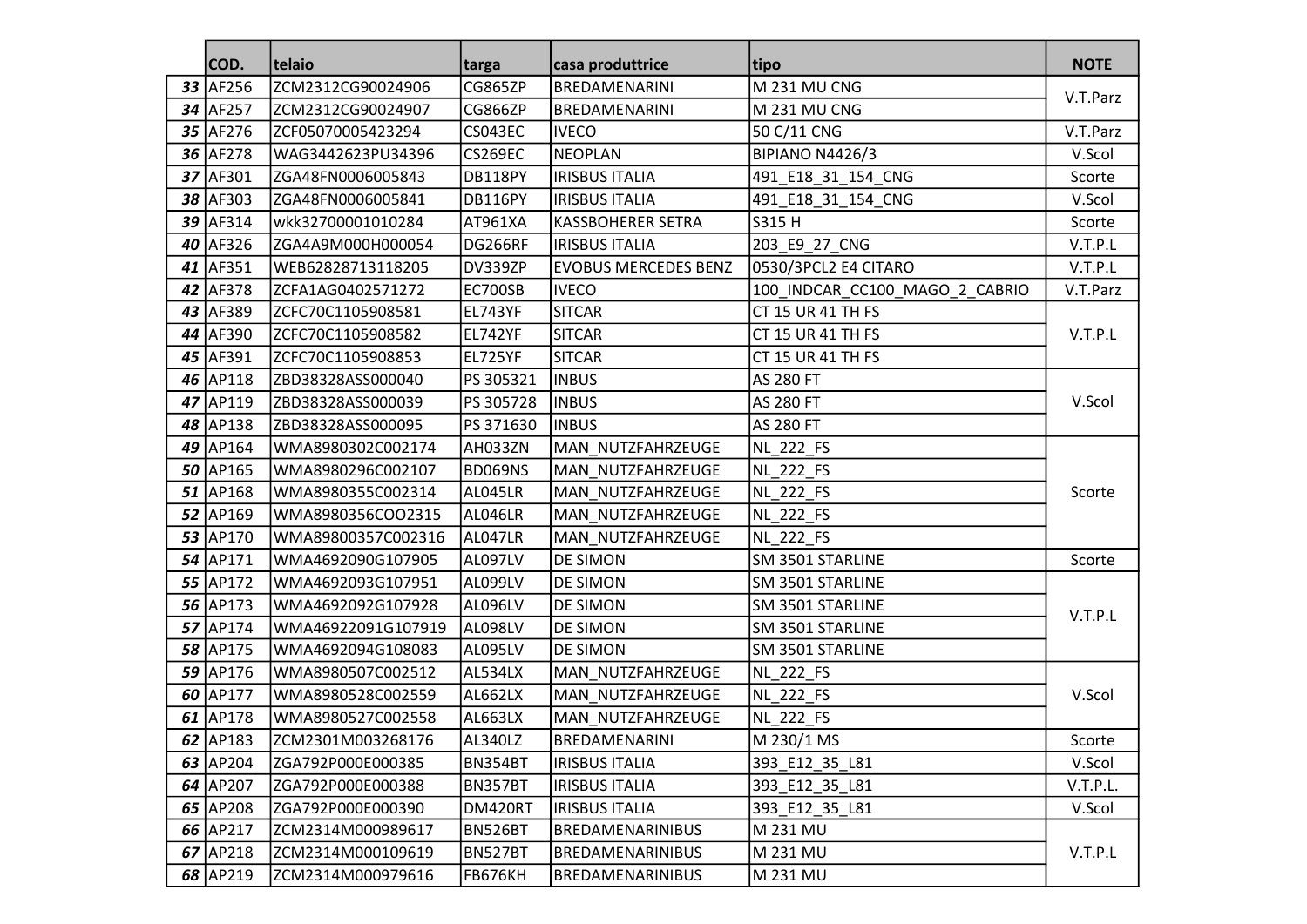|    | COD.            | telaio            | targa          | casa produttrice         | tipo                   | <b>NOTE</b> |
|----|-----------------|-------------------|----------------|--------------------------|------------------------|-------------|
| 69 | AP232           | ZGA709L0007000982 | <b>BN871BT</b> | <b>IVECO</b>             | 370 E 9 27 1 POKER     |             |
|    | $70$ AP233      | ZGA709L0007000978 | BN935BT        | <b>IVECO</b>             | 370 E 9 27 1 POKER     | V.Scol      |
|    | 71 AP234        | ZCM2314M001019620 | BN086BW        | <b>BREDAMENARINI</b>     | <b>M231MU</b>          |             |
|    | <b>72 AP235</b> | ZCM2314M001049623 | BN085BW        | BREDAMENARINI            | <b>M231MU</b>          | V.T.P.L     |
|    | 73 AP236        | ZCM2314M001039622 | BN250BW        | BREDAMENARINI            | <b>M231MU</b>          | Scorte      |
|    | 74 AP237        | ZCM2314M001029621 | <b>BN251BW</b> | BREDAMENARINI            | <b>M231MU</b>          | Scorte      |
|    | 75 AP238        | ZCF04580105281523 | <b>BN084BW</b> | <b>IVECO</b>             | A45.E12                |             |
|    | 76 AP239        | ZGA718D0007000519 | <b>BN249BW</b> | <b>IVECO</b>             | 315 E 9 27 1 POKER     | V.Scol      |
|    | 77 AP240        | WMAA21ZZZ1B021077 | <b>BT465DN</b> | MAN_NUTZFAHRZEUGE        | <b>NL_233_CNG</b>      |             |
|    | 78 AP241        | WMAA21ZZZ1B021084 | <b>BT466DN</b> | MAN NUTZFAHRZEUGE        | <b>NL_233_CNG</b>      |             |
|    | 79 AP242        | WMAA21ZZZ1B021082 | <b>BT467DN</b> | MAN_NUTZFAHRZEUGE        | NL_233_CNG             |             |
|    | 80 AP243        | WMAA21ZZZ1B021080 | <b>BT468DN</b> | MAN_NUTZFAHRZEUGE        | <b>NL_233_CNG</b>      | V.T.P.L     |
|    | 81 AP244        | WMAA21ZZZ1B021081 | <b>BT469DN</b> | MAN NUTZFAHRZEUGE        | NL_233_CNG             |             |
|    | 82 AP245        | WMAA21ZZZ1B021078 | BT470DN        | MAN_NUTZFAHRZEUGE        | <b>NL_233_CNG</b>      |             |
|    | 83 AP246        | WMAA21ZZZ1B021079 | BT471DN        | MAN_NUTZFAHRZEUGE        | <b>NL_233_CNG</b>      |             |
|    | 84 AP251        | ZCA48H0006003032  | <b>CB167WN</b> | <b>IRISBUS ITALIA</b>    | 491_10_.24_S86_CNG     | Scorte      |
|    | 85 AP252        | ZGA480H0006003037 | <b>CB168WN</b> | <b>IRISBUS ITALIA</b>    | 491_10_24_S71_CNG      | V.T.P.L     |
|    | 86 AP253        | ZGA480H0006003034 | <b>CB245WN</b> | <b>IRISBUS ITALIA</b>    | 491_10_.24_S86_CNG     |             |
|    | 87 AP275        | ZCFC5070005390464 | <b>CJ913RV</b> | <b>IVECO</b>             | 50 C/11 CNG            | V.T.P.L.    |
|    | 88 AP288        | WKK62750113000355 | CY582PA        | <b>SETRA</b>             | <b>S321 UL</b>         | V.T.P.L.    |
|    | 89 AP289        | WKK62750113000353 | CY583PA        | <b>SETRA</b>             | <b>SG321 UL</b>        | V.T.P.L.    |
|    | 90 AP290        | WKK62750113000352 | CY584PA        | <b>SETRA</b>             | <b>SG 321 UL</b>       |             |
|    | 91 AP291        | WKK62750113000356 | <b>CY585PA</b> | <b>SETRA</b>             | <b>SG 321 UL</b>       | V.T.P.L     |
|    | 92 AP292        | WKK62750113000351 | CY619PA        | <b>SETRA</b>             | <b>SG 321 UL</b>       |             |
|    | 93 AP293        | WKK62750113000354 | DB120PY        | <b>SETRA</b>             | <b>SG321 UL</b>        |             |
|    | $94$ AP294      | WAGPE0ZZ354000804 | <b>CY617PA</b> | <b>NEOPLAN</b>           | <b>BIPIANO N4426/3</b> |             |
|    | 95 AP295        | WAGPE0ZZ154000803 | CY618PA        | <b>NEOPLAN</b>           | <b>BIPIANO N4426/3</b> | V.Scol      |
|    | 96 AP297        | ZGA7B1P000E002517 | CY762PA        | <b>IRISBUS ITALIA</b>    | 397_E10_31             | V.Scol      |
|    | 97 AP298        | ZGA4A9M000H000044 | DB122PY        | <b>IRISBUS ITALIA</b>    | 203_E9_27_CNG          |             |
|    | 98 AP299        | ZGA4A9M000H000043 | DB121PY        | <b>IRISBUS ITALIA</b>    | 203_E9_27_CNG          | V.T.P.L     |
|    | 99 AP300        | ZGA4A9M000H000042 | DB117PY        | <b>IRISBUS ITALIA</b>    | 203 E9 27 CNG          |             |
|    | 100 AP302       | ZGA48FN0006005842 | DB119PY        | <b>IRISBUS ITALIA</b>    | 491 E18 31 154 CNG     | V.Scol      |
|    | 101 AP306       | ZFA24400007406792 | <b>CL407KV</b> | <b>FIAT</b>              | <b>DUCATO</b>          | V.T.Parz    |
|    | 102 AP307       | WKK62750113101009 | DB593PY        | <b>SETRA</b>             | S321/UL                | V.T.P.L.    |
|    | 103 AP308       | WKK17900001041606 | PS 448060      | <b>KASSBOHERER SETRA</b> | SETRA 215 HRI          |             |
|    | 104 AP310       | WKK17900001060744 | PS 462393      | KASSBOHERER SETRA        | S215 HR GT             | V.Scol      |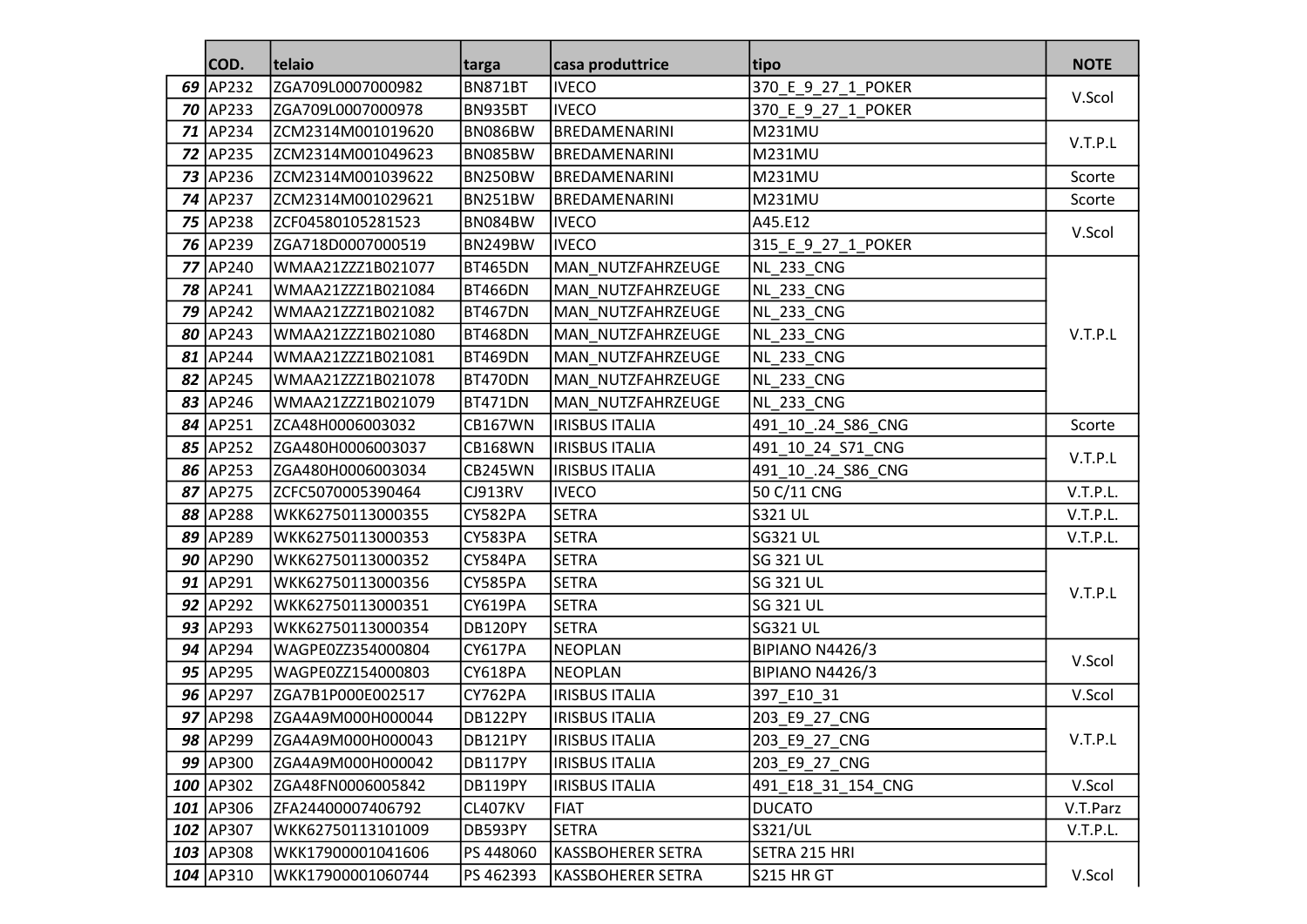|     | COD.        | telaio             | targa          | casa produttrice            | tipo                           | <b>NOTE</b> |
|-----|-------------|--------------------|----------------|-----------------------------|--------------------------------|-------------|
| 105 | AP311       | WKK17900001060743  | PS 462394      | <b>KASSBOHERER SETRA</b>    | <b>215 HR GT</b>               |             |
|     | 106 AP312   | WKK32700001010216  | <b>AL988LZ</b> | <b>KASSBOHERER SETRA</b>    | S 315 HR                       |             |
| 107 | AP313       | WKK32700001010020  | AL720LP        | <b>KASSBOHERER SETRA</b>    | S 315 H                        | V.T.P.L     |
| 108 | AP317       | WKK32700001060501  | <b>BD484NS</b> | <b>KASSBOHERER SETRA</b>    | 315 HR                         | Scorte      |
| 109 | AP319       | ZGA792P000E000666  | BT754DN        | <b>IRISBUS ITALIA</b>       | 393_E12                        | V.Scol      |
|     | 110 AP320   | WKK62710113002698  | BX320MF        | <b>KASSBOHERER SETRA</b>    | S315_H                         | V.Scol      |
| 111 | AP322       | WKK62722113000927  | <b>CJ683RV</b> | <b>SETRA</b>                | S315_H                         | Scorte      |
| 112 | AP328       | ZGA480M1006006801  | DS702NX        | <b>IRISBUS ITALIA</b>       | 491 10 94 F26 DA               | V.Scol      |
| 113 | AP331       | WKK41000113104089  | DJ540DJ        | <b>EVOBUS SETRA</b>         | S431/DT                        | V.Scol      |
| 114 | AP338       | ZCFA1AF12002475296 | DM436RT        | <b>IVECO</b>                | 100_INDCAR_CC100_MAGO_2_CABRIO | V.T.Parz    |
|     | 115 AP340   | WKK32700001010218  | DS756NX        | <b>SETRA</b>                | S315_H                         | V.Scol      |
|     | 116 AP341   | WKK32500001010827  | DS757NX        | <b>SETRA</b>                | S315_H                         | V.T.P.L.    |
| 117 | AP345       | ZGA4E0M1006000607  | DS997NX        | <b>IRISBUS ITALIA</b>       | PS09D5/77_CITELIS_CNG          | V.T.P.L.    |
|     | 118 AP346   | WKK32500001010289  | DV153ZP        | <b>SETRA</b>                | S315_UL                        | Scorte      |
| 119 | AP347       | WKK63310313107194  | DV117ZP        | <b>SETRA</b>                | S/417UL                        | V.T.P.L.    |
|     | 120 AP348   | WKK63310313106282  | DV116ZP        | <b>SETRA</b>                | S/417UL                        |             |
| 121 | AP349       | ZGA4E0M1006000848  | <b>DV416ZP</b> | <b>IRISBUS ITALIA</b>       | 491 10 .24 S86 CITELIS CNG     |             |
| 122 | AP350       | WEB62828713118206  | DV300ZP        | <b>EVOBUS MERCEDES BENZ</b> | 0530/3PCL2 E4 CITARO           |             |
| 123 | AP352       | WKK62878713107410  | DV289ZP        | <b>SETRA</b>                | S_415_NF                       |             |
| 124 | AP353       | WKK62878713107440  | DV290ZP        | <b>SETRA</b>                | S415_NF                        |             |
|     | 125 AP358   | WKK32500001011261  | EC073SB        | <b>KASSBOHERER SETRA</b>    | S 315                          | V.Scol      |
|     | 126 AP359   | WKK32500001010314  | DV715ZP        | <b>SETRA</b>                | S315_UL                        |             |
| 127 | AP360       | WKK63310313109255  | EC024SB        | <b>SETRA</b>                | <b>S417 UL</b>                 | V.T.P.L.    |
|     | 128 AP361   | WKK63310313109965  | <b>EC167SB</b> | <b>SETRA</b>                | <b>S417 UL</b>                 |             |
| 129 | AP362       | WKK41000113110290  | <b>EC169SB</b> | <b>SETRA</b>                | <b>S431 DT</b>                 | V.T.P.L.    |
|     | 130 AP363   | WKK41000113110341  | <b>EC168SB</b> | <b>SETRA</b>                | S 431 DT                       | V.Scol      |
| 131 | AP365       | WKK32500001011260  | <b>EC241SB</b> | <b>KASSBOHERER SETRA</b>    | SETRA S 315                    | V.T.Parz    |
| 132 | AP366       | WEB62828713121590  | <b>EC433SB</b> | <b>EVOBUS MERCEDES BENZ</b> | 0530/3PCL2 E4 CITARO           | V.T.P.L.    |
|     | 133 AP367   | WEB62828713121591  | <b>EC432SB</b> | <b>EVOBUS MERCEDES BENZ</b> | 0530/3PCL2 E4 CITARO           |             |
|     | 134 AP371   | ZFA25000001770858  | EA329JT        | <b>FIAT</b>                 | <b>DUCATO</b>                  | V.T.Parz    |
|     | 135 AP373   | ZGA4E0M2006001726  | EC703SB        | <b>IRISBUS ITALIA</b>       | PS09D5/77_CITELIS_CNG          |             |
|     | 136 AP374   | ZGA4E0M2006001727  | EC697SB        | <b>IRISBUS ITALIA</b>       | PS09D5/77 CITELIS CNG          |             |
|     | $137$ AP375 | ZGA4E0M2006001728  | EC698SB        | <b>IRISBUS ITALIA</b>       | PS09D5/77 CITELIS CNG          | V.T.P.L.    |
|     | 138 AP376   | ZGA4E0M2006001729  | EC702SB        | <b>IRISBUS ITALIA</b>       | PS09D5/77 CITELIS CNG          |             |
|     | 139 AP377   | ZGA4E0M2006001730  | EC699SB        | <b>IRISBUS ITALIA</b>       | PS09D5/77_CITELIS_CNG          |             |
|     | 140 AP379   | ZCFC65C0005852844  | EC826SB        | <b>SITCAR</b>               | CT 14 UR1 TH44 AC RT           |             |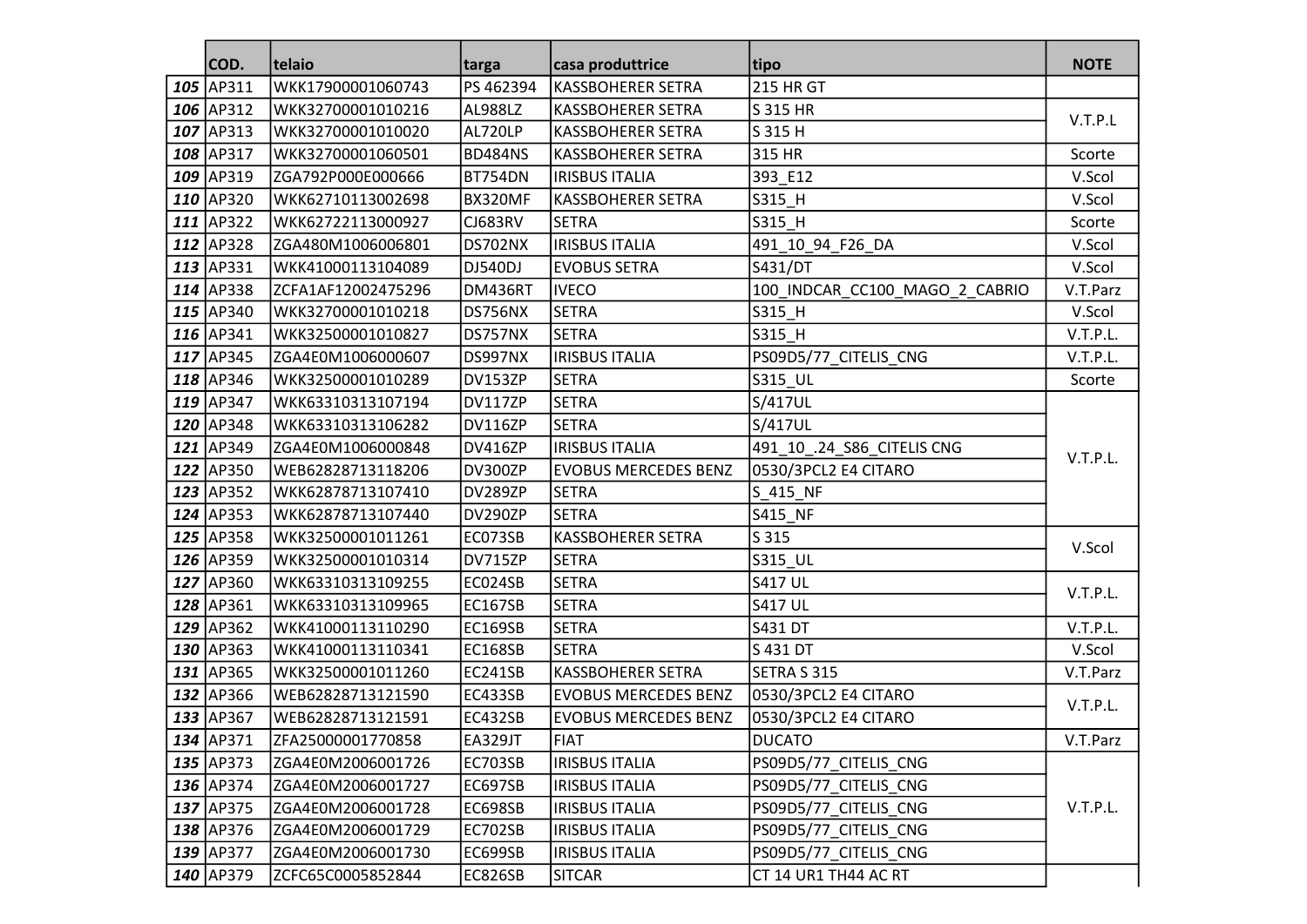|     | COD.             | telaio             | targa          | casa produttrice        | tipo                 | <b>NOTE</b> |
|-----|------------------|--------------------|----------------|-------------------------|----------------------|-------------|
| 141 | AP380            | ZCFC65C0005853046  | <b>EC824SB</b> | <b>SITCAR</b>           | CT 14 UR1 TH44 AC RT | V.T.P.L.    |
|     | 142 AP381        | ZCFC65C0005852843  | EC825SB        | <b>SITCAR</b>           | CT 14 UR1 TH44 AC RT |             |
| 143 | AP393            | ZCFC70A3105970722  | <b>EV507DA</b> | <b>SITCAR</b>           | CT 15 UR 2A 41 TH FS | Scorte      |
|     | 144 AP394        | ZCFC70A3105970723  | <b>ER967LT</b> | <b>SITCAR</b>           | CT 15 UR 2A 41 TH FS | Scorte      |
|     | 145 AP395        | ZCFC70A3105970916  | <b>EV506DA</b> | <b>SITCAR</b>           | CT 15 UR 2A 41 TH FS | V.T.P.L.    |
|     | 146 AP396        | ZCFC70A3105971052  | ER968LT        | <b>SITCAR</b>           | CT 15 UR 2A 41 TH FS |             |
|     | 147 AP397        | VNESFR1600M018956  | <b>ER987LT</b> | <b>IVECO</b>            | CROSSWAY             | V.Scol      |
|     | 148 AP398        | VNESFR1600M018958  | ER975LT        | <b>IVECO</b>            | CROSSWAY             | V.Scol      |
|     | 149 AP399        | VNESFR1600M018961  | ER974LT        | <b>IVECO</b>            | CROSSWAY             | V.T.P.L.    |
|     | 150 AP400        | ZCFC70A3105971176  | <b>EV586DA</b> | <b>SITCAR</b>           | CT 15 UR 2A 41 TH FS | V.T.P.L.    |
|     | 151 AP401        | ZCFC70A3105971424  | EV587DA        | <b>SITCAR</b>           | CT 15 UR 2A 41 TH FS |             |
|     | 152 AP403        | WKK41000213117387  | EX887RT        | <b>SETRA</b>            | S431_DT              | V.Scol      |
|     | 153 AU092        | ZCM2012NU00006335  | PS 356320      | MENARINI                | M201.2 NU            | Scorte      |
|     | 154 AU099        | ZCM2200LS04347469  | AH408ZF        | BREDAMENARINI           | M 220/E LS           | Scorte      |
|     | 155 AU100        | ZCF742P0006000499  | AH693ZD        | <b>IVECO</b>            | EUROCLASS_380        |             |
|     | 156 AU104        | ZCF742P0006000812  | <b>AL628LP</b> | <b>IVECO</b>            | EUROCLASS_380        | V.Scol      |
|     | 157 AU105        | ZCM2200LS04967637  | AL352LV        | BREDAMENARINI           | M 220 LS             |             |
|     | 158 AU110        | ZCFC4980102200812  | AL985LY        | <b>IVECO</b>            | 49_E12_52_POLLICINO  | Scorte      |
|     | 159 AU111        | ZCM1201L003738152  | <b>AL956LZ</b> | BREDAMENARINI           | M 120 1/L            | V.Scol      |
|     | 160 AU112        | ZCF04580105202368  | BB009RR        | <b>IVECO</b>            | A.45.10.28           | V.T.P.L.    |
|     | 161 AU113        | ZCF04580105202353  | BB010RR        | <b>IVECO</b>            | A.45.E10_28          | V.Scol      |
|     | 162 AU115        | ZCFC4980105215302  | <b>BG362BK</b> | <b>IVECO</b>            | 49_E12_52_POLLICINO  | Scorte      |
|     | 163 AU199        | ZGA792P000E000391  | <b>BN349BT</b> | <b>IRISBUS ITALIA</b>   | 393 E12              | V.Scol      |
|     | 164 AU200        | ZGA792P000E000409  | BN350BT        | <b>IRISBUS ITALIA</b>   | 393_E12              | Scorte      |
|     | 165 AU201        | ZGA792P000E000387  | <b>BN351BT</b> | <b>IRISBUS ITALIA</b>   | 393_E12              | V.T.P.L.    |
|     | 166 AU202        | ZGA792P000E000386  | <b>BN352BT</b> | <b>IRISBUS ITALIA</b>   | 393_E12              |             |
| 167 | AU203            | ZGA792P000E000384  | BN353BT        | <b>IRISBUS ITALIA</b>   | 393_E12              | V.Scol      |
|     | 168 AU206        | ZGA792P000E000389  | BN356BT        | <b>IRISBUS ITALIA</b>   | 393_E12              | V.T.P.L.    |
|     | 169 AU216        | ZCM2314M000999618  | <b>BN525BT</b> | <b>BREDAMENARINIBUS</b> | M 231 MU             | V.T.P.L.    |
|     | <b>170 AU220</b> | ZCF04580105280092  | BN594BT        | <b>IVECO</b>            | A45.12_28            | V.T.P.L.    |
|     | $171$ AU221      | ZCF04580105278738  | BN595BT        | <b>IVECO</b>            | A45.12_28            |             |
|     | $172$ AU222      | IZCF04580105280090 | BN596BT        | <b>IVECO</b>            | A45.12 28            | V.Scol      |
|     | $173$ AU223      | ZGA718D0007000502  | <b>BN654BT</b> | <b>IVECO</b>            | 315 E 9 27 1 POKER   | V.Scol      |
|     | $174$ AU224      | ZA9ALE92TERB95172  | <b>BN661BT</b> | CAM                     | <b>ALE' T154</b>     | Scorte      |
|     | 175 AU226        | ZA9ALE92TERB95170  | <b>BN663BT</b> | CAM                     | <b>ALE' T154</b>     |             |
|     | $176$ AU227      | ZA9ALE92TERB95168  | <b>BN664BT</b> | CAM                     | ALE'_T154            | Scorte      |